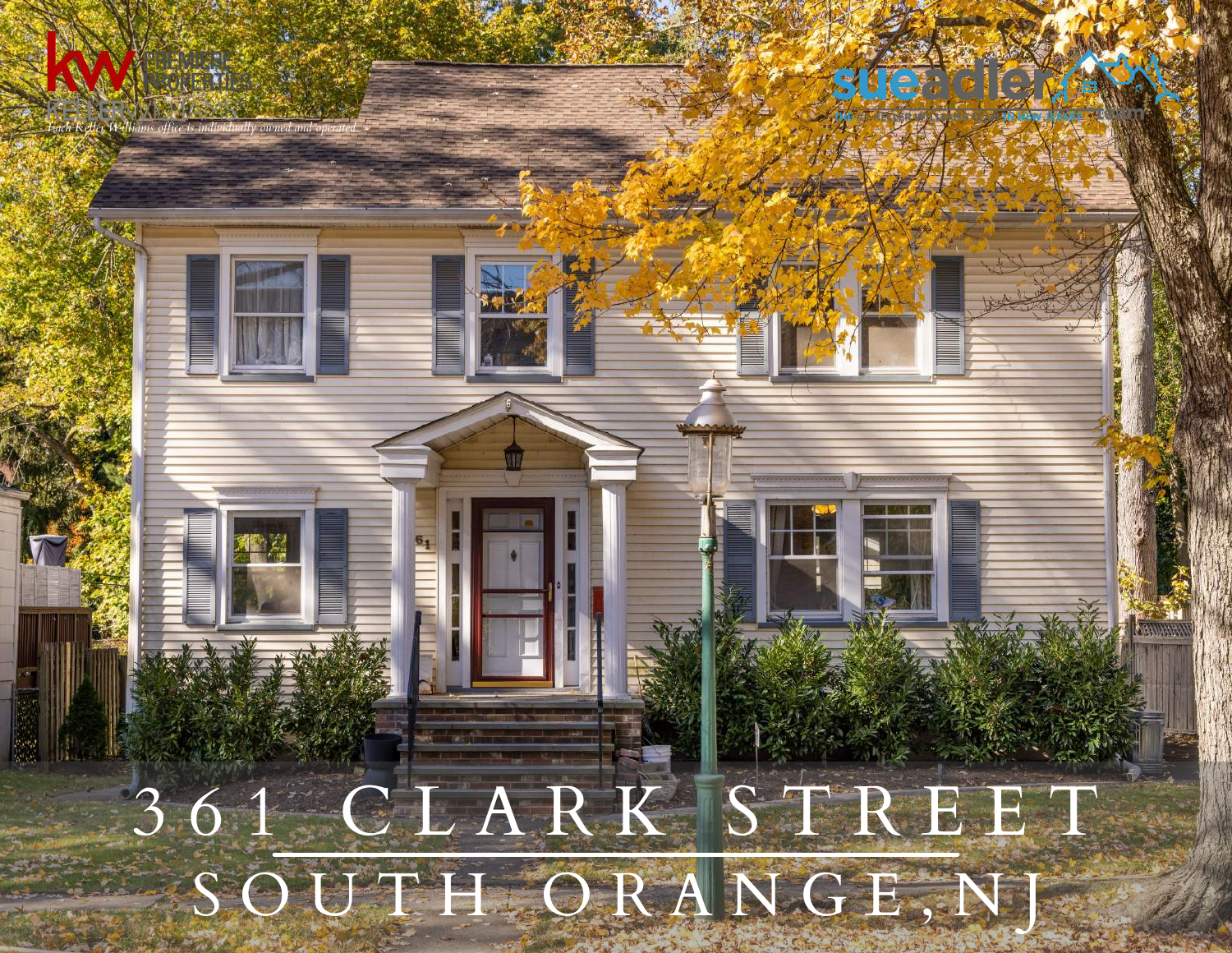

Welcome to 361 Clark Street! With fabulous original architectural details and great "bones" throughout, this is an incredible opportunity to own a home with spacious rooms, great flow and so much potential in South Orange's desirable West Montrose neighborhood. Bring your contractor and your ideas as this home is being sold "as is." This quintessential 3 (potential 4) Bedroom , 1.2 Bath South Orange colonial, just steps from Meadowland Park, Flood's Hill (sledding and summer concerts) and close to Marshall Elementary, South Orange Village, Maplewood Village and both Mountain and South Orange Train Stations, simply cannot be missed!

Drive up the pretty tree-lined street to find this attractive colonial situated on level property with plenty of room for outdoor play and entertaining. A graceful bluestone front staircase, a regal covered front entry and darling shutters all contribute to the home's curb appeal. Enter through the original wood door into the warm and welcoming Entry Foyer complete with original hardwood floors laid on a diagonal and framed by a walnut inlay. Off of the foyer, you'll find a cozy Maplewood Room that would be perfect as a Home Office. The spacious and bright Living Room has an exceptional original brick fireplace, extra deep baseboard and crown moldings and windows at two exposures where the sunlight pours in. The Living Room opens up to the Dining Room which includes plenty of sunlight and is perfectly sized for gatherings.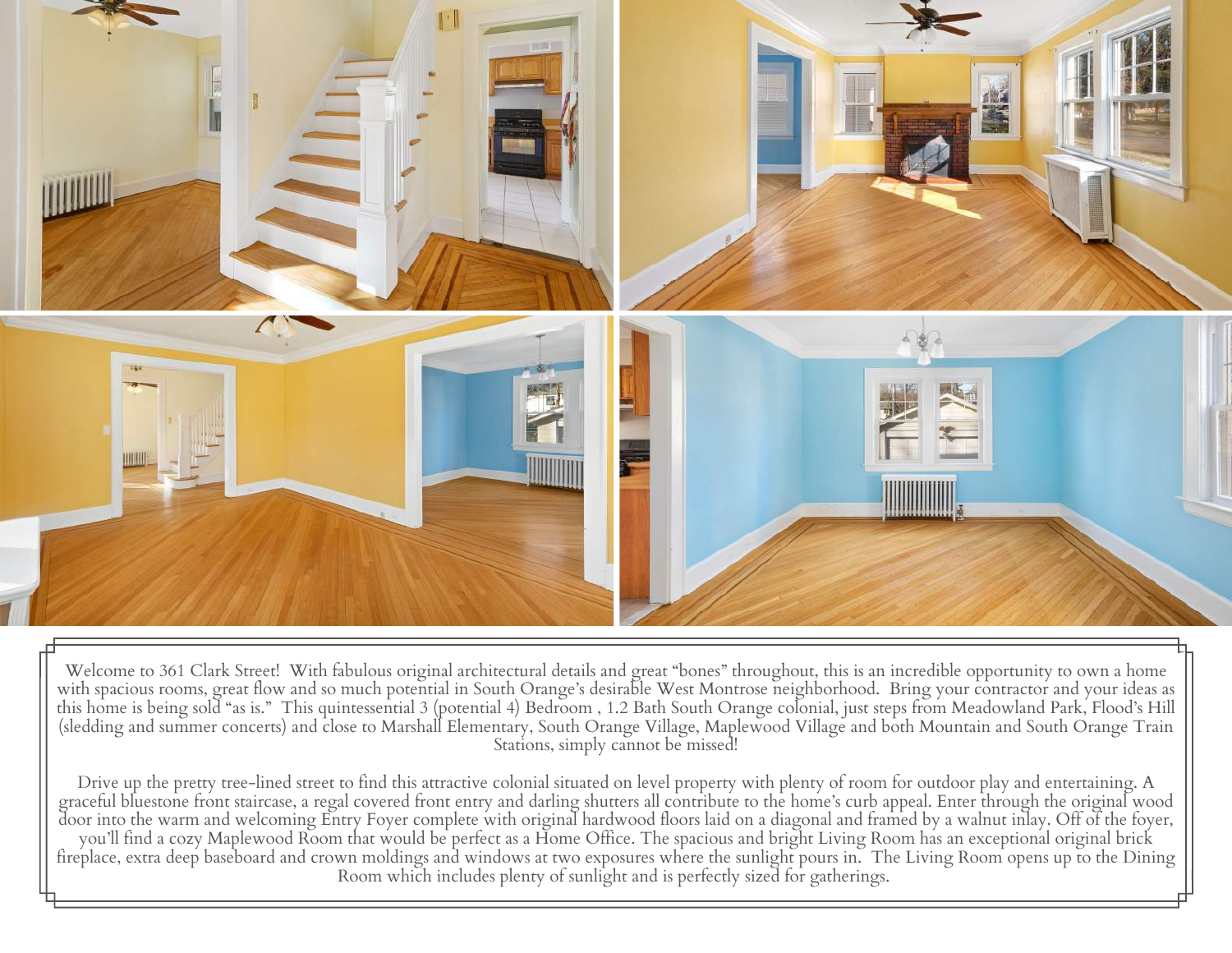

Move effortlessly into the Kitchen, with windows at two exposures and the potential to open up the room to the dining area and to a side door corridor, there is plenty of room for you to create the kitchen of your dreams. Whether it's a sleek state-of-the-art kitchen with crisp lines or a warm modern farmhouse masterpiece … this space provides an incredible canvas for your vision. A Powder Room rounds out the First Level.

Ready to retire for the evening? Walk up the original staircase to the Second Floor Landing that includes a Linen Closet and a roomy Cedar Closet. Bedrooms 1 and 2 are sunny and bright with windows at two exposures so the sun radiates through. Bedroom 3 features two separate rooms, perfect for having designated sleeping and lounging/studying areas. A Full Bath rounds out the Second Level. Continue upstairs to the finished Third Level with tons of potential to use as a Primary Suite, Art Studio, or Home Office.

And that's not all! The large Lower Level boasts plenty of additional living space with potential for a sizable Recreation Room, Laundry Area, and Storage Room. An unfinished Half Bath, plumed for a shower, only adds to the Lower Level's functionality.

With its prestigious neighborhood close to South Orange Village and Maplewood Village, close proximity to recreation, New York City trains and great schools, 361 Clark is a fantastic value and cannot be missed!